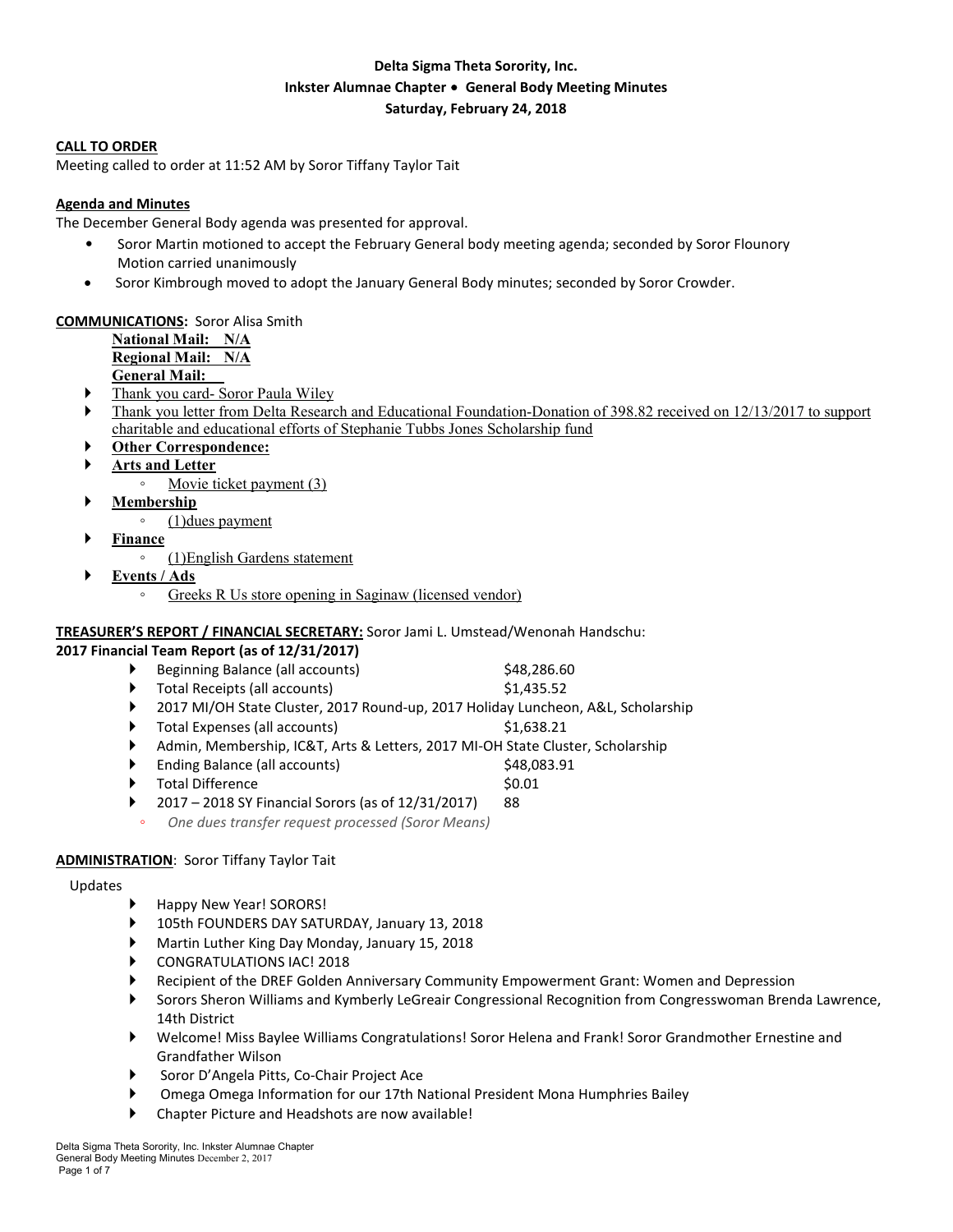- Vista Maria Holiday Celebration for Homeless Family 12/15/17
- (Thank you, Soror 2ndVP!)
- May Week 14th-20th 2018
- Michigan State President's Council January Meeting
- Chapter Planning and Participation in our IAC Events
- Review and approve in advance all chapter publications and committee communications and commitments
- Eboard Meeting Location Caroline Kennedy Library 2nd Thursdays @ 6pm
- (\*except April 18, 2018)
- (Spam Attack) Complete 2018 Login of Office 365 account ict@inksterdeltas.org **Congratulations SORORS!**
- Delta GEMS Public Speaking Workshop 1/21, Thank you, Soror Melissa Crumbey!
- 2018 Founders Day Celebration 1/27
- Delta Academy Black Girl Magic 2/3
- Arts and Letters Private Screening Event: Black Panther 2/16
- Delta GEMS Body Image Workshop 2/17, Thank you, Soror Vivian Kirkland
- Arts and Letters Viewing and Facebook Live Discussion 2/19
- Tell Them We Are Rising: The Story of Black Colleges and Universities" as a part of our Deltas See Television Initiative (DSTv).
- Membership: Can You Spare the Time? Bowling Event 2/23
- IAC PayPal, Eventbrite, and GoFundMe Accounts are now available for PP&D Needs!!!!
- Chapter Picture and Headshots are now available! www.inksterdeltas.org
- IAC Chapter Policies and Internal Controls; Attended P&P Webinar 1/29/18
- Review and approve in advance all chapter publications and committee communications and commitments /letterhead
- Eboard Meeting Location Caroline Kennedy Library (\*except April 18, 2018)
- Monthly Chapter Meeting Location: Simmons Center Sisterhood Hour 10 a.m.
- I will continue to forward all email communication sent from interested stakeholders/ please follow-up with Soror  $1^{st}$ VP on any impending partnerships
- Committee Conference Calls send notification 0ffice 365 to inform all members to encourage participation
- (Spam Attack 2) Complete 2018 Login of Office 365 account ict@inksterdeltas.org

### **National**

- $\blacktriangleright$  Delta Fellows Program Application Period Open February 19<sup>th</sup> until March 21<sup>st</sup> 2018. To learn more and to apply, you can explore information in the Members Only area of the national website at Member Portal. National Leadership Academy for a webinar on Monday, February 26, 2018, 8:00 p.m. EST for an overview of the Delta Fellows Program. For questions about the Delta Fellows Program, please contact deltafellowsprogram@gmail.com. **(email sent 2/21)**
- **"Delta Days at the United Nations" Registration Information March 22nd -23rd, 2018** Registration is now open for **Delta Days at the United Nations**. To register for Delta Days at the United Nations, please visit our national website and log on to the **Sisters Only** portal and click on **events.**
- Delta Sigma Theta Sorority, Inc. is proud to announce its collaboration with the Black History Educational Network to support the 2018 Black History HBCU Calendar and Resource Guide. It includes Soror Beverly E. Smith, National President, as one of the trailblazers featured in the calendar. Visit http://blackhistoryhbcu.com/delta1/ to get your calendar online today!

### **Regional**

▶ 48<sup>th</sup> Regional Convention Cincinnati, Ohio August 16, 2018 Mark Your Calendar

### **UPCOMING EVENTS**

- March is Sisterhood Month Mark Your Calendar!!!
- ▶ 3/10 Straight INTA Sisterhood Social
- 3/25 Dance Theatre of Harlem (**Limited Tickets**)
- 4/21 Delta GEMS Teen Summit, WCCCD
- MAY WEEK 14<sup>th</sup>- 20<sup>th</sup> 2018 Is Coming Mark Your Calendar!!!

### **Action Items:**

### **Ads/Publicity: Soror Paula Wiley**

- **1.** Ladies of Zeta Phi Beta Luncheon March  $17<sup>th</sup>$  Quarter page for \$50
- 2. Tau Chapter Scholarship Ball request for a half-page \$50.
- **3.** Alpha Phi Alpha Black & Gold Ball Ann Arbor Event request for a half page ad \$65

Motion amended by Soror Handschu – Alpha Phi Alpha request for half page ad \$125. Second by Wiley. Motion Carried. Unanimous approval.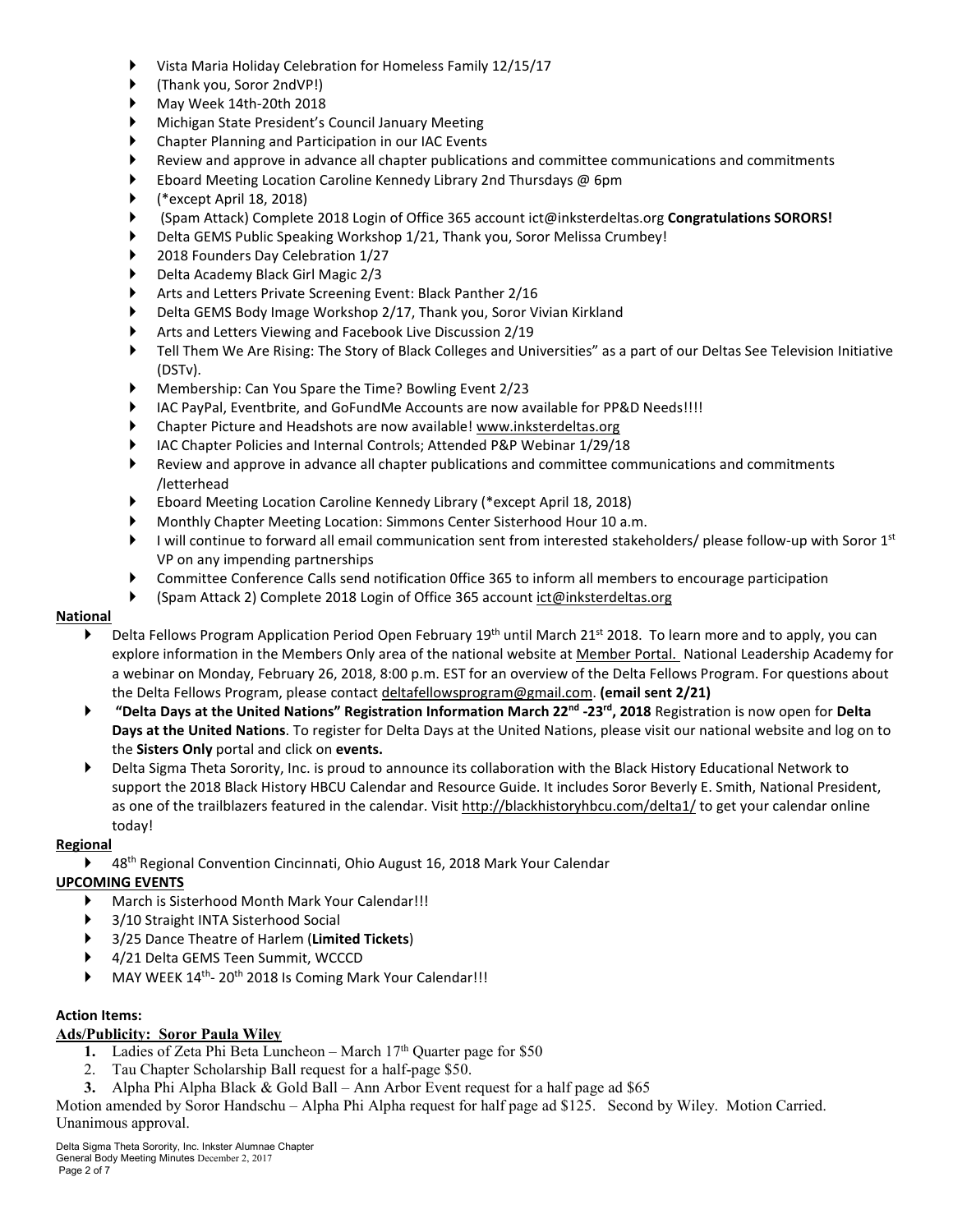Motion: Recommendation to move \$200 from Hospitality to donate four Sorors the Sorority loss this year. Moved by Soror Flournoy and second by Handschu

# **PROGRAM PLANNING:** Soror Kennetha Mentor

PAST EVENTS

- PPD Midwest Regional Conference Call on Tuesday, February 13, 2018.
	- Main Ideas: National Initiatives (Five-Point Programmatic Thrust) and Regional Initiatives (STEM, Cancer Awareness, and LEAD)
	- June 30, 2018 Chapter Calendar Deadline to Midwest Regional PPD Coordinator

# UPCOMING EVENTS

- SAVE THE DATE: Saturday, April 28, 2018-MANDATORY PP&D Planning Meeting for SY 2018-2019 for Committee Chairs and Co-chairs at 8:30am at the Simmons Center.
	- 2018-2019 Committee Calendars are due to the 1<sup>st</sup> VP on Saturday, May 5, 2018.
- Committee chairs please make sure you complete the Demographics Form within 2 weeks of your events and submit to 1stvp@inksterdeltas.org.
- Committee chairs-now is the time to complete your Award submissions for the 2018 Regional Conference. The following categories include:
	- *Alumnae Chapter of the Year*
	- *Alumnae Soror of the Year*
	- *Delta Dear of the Year*
	- *Economic Development*
	- *Educational Development*
	- *International Awareness & Involvement*
	- *Physical & Mental Health*
	- *Political Awareness & Involvement*

# **MEMBERSHIP:** Soror Juanita Bell

Sisterhood Scholarship and Service Bowling Fundraiser

# **Upcoming Event:**

- **Sisterhood Social!!!**
- For Sisterhood month, we will dive "STRAIGHT INTA SISTERHOOD" We will gather together to socialize, enjoy food, fun, games, music and more!
	- Saturday March 10, 2018
	- Sheraton Detroit Metro Airport
	- Romulus, MI
	- Executive hospitality suite (floor TBD at check in)
	- 4 pm until!
- ▶ Cost: \$25.00 each (Does not include Eventbrite fees)
- Please extend an invitation to non-financial Sorors and graduating collegiate Sorors who are looking for an Alumnae home.
- \*If you'd like a specialty beverage please feel free to bring it with you\*
- **We will collect payments today from those who are ready!**

### During the events we have coming up we can invite sorors and also use the #Reclaim4k hashtag on our posts for the following **events:**

- March: STRAIGHT INTA SISTERHOOD SOCIAL Saturday March 10th 4pm until
- April: Cleaning the IAC Highway: Saturday April 21st, at 10 am.
- May: All May week events
- June: "Putt" your MIDS up Sisterhood Putt Putt: Friday June 22nd at Armstrong's Funland in Belleville
- The Mighty Midwest, Each One Reach one initiatives also include a monthly Call-A-Thon during the 4th week of each month where either the Membership committee, chapter or designated Sorors commit to spend 1 hour contacting inactive Sorors inviting them back into the sisterhood.
- Please let me know if you are interested in participating this month. We can do it from our homes during an available hour of your time on Wednesday February 28th. I would just need you to send me the number of Sorors you were able to reach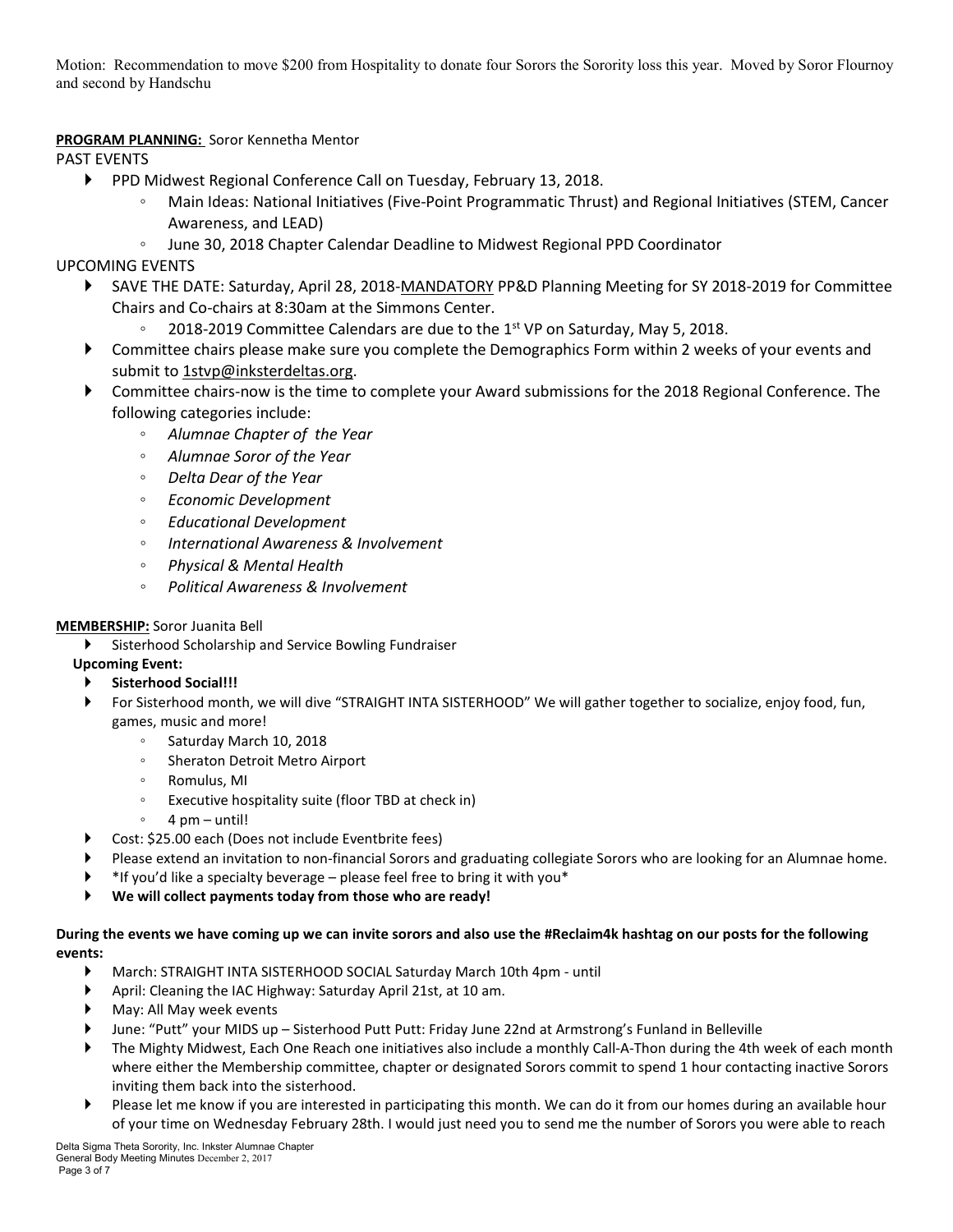out to during that time. For those who participate, please feel free to utilize the attached script as a talking point during your calls if you need it.

### **Upcoming Events:**

# **CHAPTER ACKNOWLEDGEMENTS**

- **Care and Concern:**
- Please keep the following sorors in your thoughts and prayers:
- Soror Eunice Willis Pray for her strength as she deals with the loss of her sister, Lena Glover and as she recovers from her fall.
- Sorors Belinda Dickerson and Janelle Kilgore Pray for them as they mourn the loss of their mother Mrs. Aerogene Lambert.
- Soros Patrice and Delois Cain Pray for them as they travel on Tuesday to their uncle's funeral. (Elie Hales)
- Soror Meri Harper recovering from the flu.
- **Welcome Visiting Sorors**
- **Thank you February hostesses:** Kamisha Fenton, Vivian Flournoy, Rosalyn Fluker, Mary Fowler, Dorothy Garret, Sarah Giles and Elizabeth Gareth
- **March Hostesses**: Tamika Hall, Wenonah Handschu, Ashley Jenkins, Meredith Harper, Lisa Harrington, Sharon Harris, Lisa Harston – LeDoux, Erika Hudson
- **In before we begin raffle**

## **BIRTHDAYS**

- Theola Jones February 2nd
- Carolyn Kimbrough February 4th
- Ayanna McConnell February 12th

# **DELTA ANNIVERSARY**

- ▶ Rolanda Davis February 12<sup>th</sup>
- $\blacktriangleright$  Patty Hines February 8<sup>th</sup>
- ▶ Georgina Tait February 27<sup>th</sup>

# **DELTA ACADEMY:** Soror Shareia Carter

## **PAST EVENTS**

This past Saturday, February 3, 2018, Guest Speaker Tyesha Vinson, Associate Producer for WDIV TV and a 2016 graduate of the University of Michigan-Dearborn shared her story of embracing Black Girl Magic. The young ladies then selected an African American woman related to their future career and wrote about their respective person. Tyesha will create a newsletter with their writings. See photos.

## **UPCOMING EVENTS**

Saturday, March 3, 2018 from 12pm-2pm, in collaboration with the Economic Development committee and Soror Karisha Springer-Floyd, the young ladies will learn "Money Matters", Location: Caroline Kennedy Library, 24590 George Ave., Dearborn Heights, MI 48127.

Conference Call, Wednesday, March 28, 2018 at 9pm 605-468-8003, 169951#

## **DELTA GEMS:** Soror Danita Tucker

## **Past Event**

 $\blacktriangleright$  Body Image Workshop, February 17<sup>th</sup>

## **Upcoming Events:**

- Money Matters, March 3rd with Delta Academy at Caroline Kennedy Library.
- Teen Summit "Reversing the Irreversible", April 21st,10am-2:00pm, at WCCC-West Campus in Belleville
- Committee meeting 1st Monday of the month. Dial-in #(641) 715-3580 Access code #173883

## **ARTS & LETTERS:** Soror Tracey Causey- Bryant

## *ACTION ITEMS:*

- *Red Carpet Event "Black Panther" February 16th*
	- *Private Screening at Emagine Canton*
	- *Tickets sold out 126 seat theater*
	- *Three Prizes were given away in the following categories*
		- *Black Cast Trivia Quiz*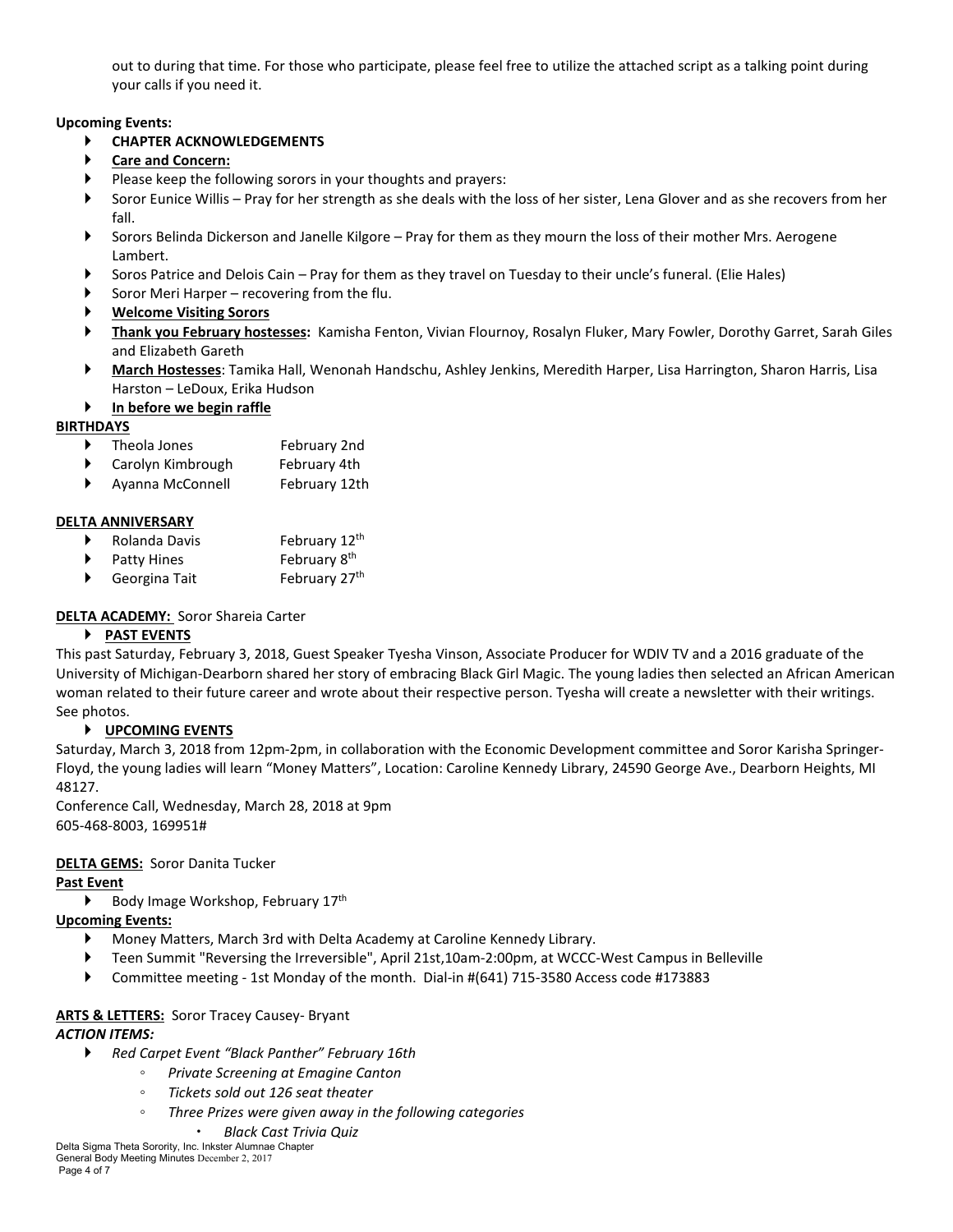- *Raffles/Prizes*
- *Best Wakanda and Black Panther Attire prizes*
- *National Arts & Letters DSTv Initiative*
	- "Tell Them We Are Rising: The Story of Black Colleges and Universities" as part of Deltas See Television Initiative (DSTv) This documentary, which covers the 150 year history of the educational institutions that have long stood as symbols of hope and progress within our communities, aired on PBS' Independent Lens on Mon. Feb. 19th @ 9pm *est.*
	- *We publicized the viewing of this DSTv to celebrate the legacy of HBCU's.*
		- *A Discussion took place via Facebook during and following the viewing of the documentary.*

### *UPCOMING EVENTS*

- ▶ Dance Theater of Harlem Sun. March 24th 7:30 pm Tickets will be available for pick up at chapter meeting on March 24th
	- *We have 4 tickets available @ \$55 each.*
		- *20 Main floor seats in rows T, U & V*

### **COMMUNITY SERVICE:** Soror Treva Smith

**Pancake Breakfast was cancelled due to inclement weather & reschedule for June 2<sup>nd</sup>** 

### **PHYSICAL & MENTAL HEALTH:** Soror Julia Pitts

Eating Heart Smart – Go Red

Saturday, February 24, 2018

## **POLITICAL AWARENESS:** Soror Lisa Harston-LeDoux

Upcoming Events

- ▶ DDNC 3/9-3/13/18. IAC representative. (Bring IAC brochure)
- DDSC 4/17/18. IAC-parking
- Expungement Fair 5/19/18, 10am-2pm
- Next conference call: 2nd Wednesday of each month: March 14,2018 at 9pm
	- Dial in #563-999-2090
	- access code# 393789

### **SCHOLARSHIP & FUNDRAISING: Soror McConnell**

ACTION ITEMS:

- Donations are being accepted for the bi-annual \$100 scholarship donation.
	- Sorors who paid by today will be entered into drawing for gift baskets
		- Spa Gift Basket
		- Date Night @ Home

### UPCOMING EVENTS:

Scholarship interviews will take place April 14-20. Sorors will be able to sign up starting at the March Eboard meeting.

### **Information Technology & Communication:** Soror Meri Harper

### • **Email & Conference Call Technology**

- o Officers & committee chairs should be using O365 for all IAC business.
- $\circ$  Conference call credentials have been distributed to Officers & committee chairs and should be used for committee meetings.
- **Communications/Marketing Requests**
	- o All marketing or communications requests must be approved by Soror President prior to distribution.
	- o All requests for communications (i.e., voice blasts, text blasts, email blasts, social media posts, survey monkey surveys and Sign Up Genius access) must be requested through the Crimson Cabinet under the Officer & Committee Chair Resources.
	- $\circ$  Committee chairs should coordinate with the Ad/Publicity Chair to create all flyers and/or graphics needed for events and/or activities.
	- o Social media announcements should be in JPEG format using mostly graphics. Associated instructions/verbiage should be added to the post and not embedded into the flyer posted.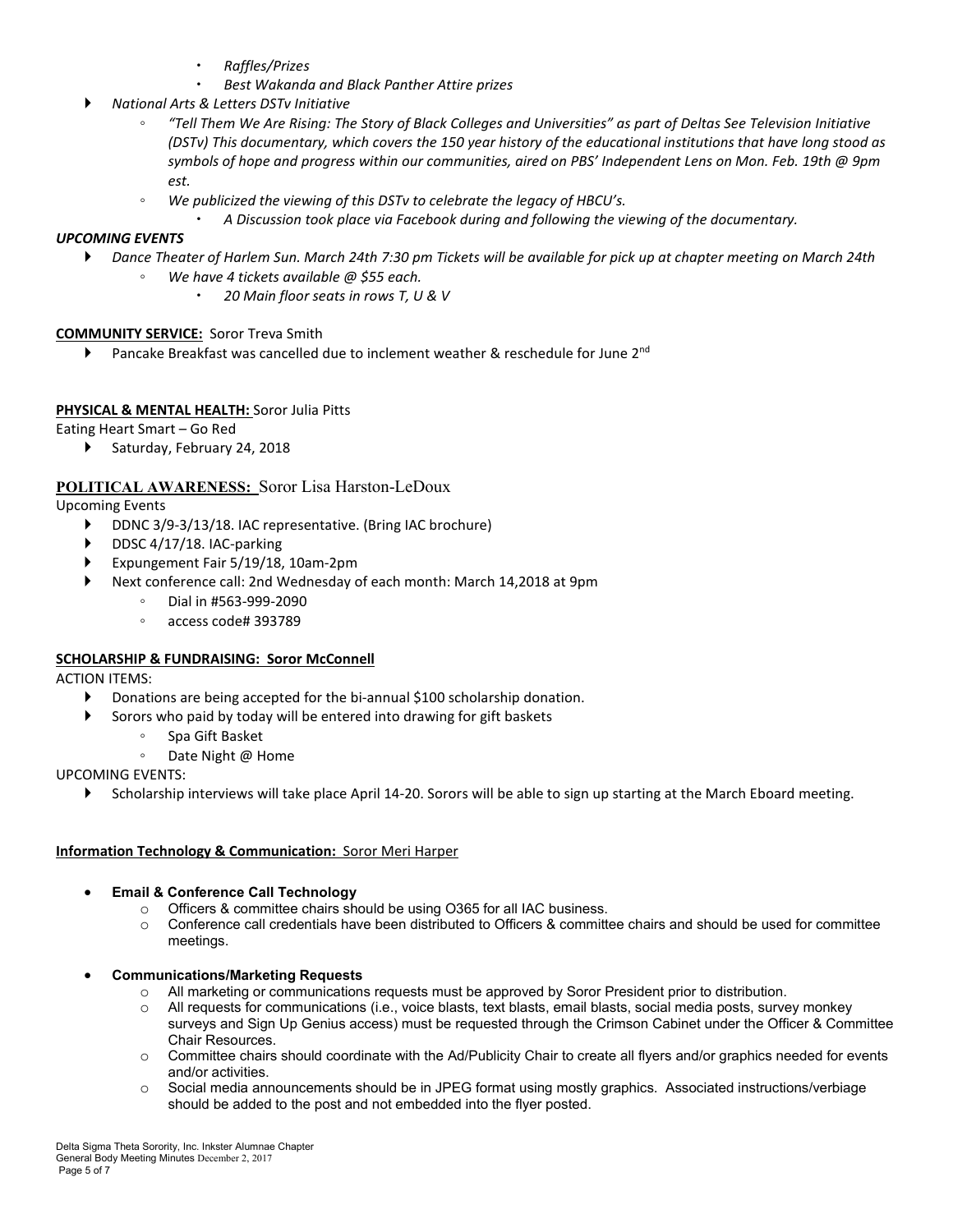$\circ$  Communication requests should be submitted at least 5 days prior to requested communications date.

#### • **Eventbrite & PayPal Requests**

- o Eventbrite may be used for all events requiring registration, ticket sales and online payment processing.<br>Processing fees associated with the ticket price may be passed to the ticket buyer.
- $\circ$  Processing fees associated with the ticket price may be passed to the ticket buyer.<br>Committee Chairs should consider an in-person ticket date for those who don't ware
- $\circ$  Committee Chairs should consider an in-person ticket date for those who don't want to purchase tickets online.<br>  $\circ$  PavPal may be used for selling goods and/or services related to IAC.
- $\circ$  PayPal may be used for selling goods and/or services related to IAC.<br>  $\circ$  The ICT Committee will coordinate with all committee chairs to ensure
- The ICT Committee will coordinate with all committee chairs to ensure that events (and pricing) are established and communicated appropriately.

#### • **Registration Table**

- o The ICT Committee is required to verify all Sorors entering into chapter members or closed events. Please be cooperative and have required items (i.e., IAC Key Tag or ID/Sorority Card) available when entering.
- $\circ$  Items requested for distribution from the registration table should be approved by the President prior to distribution.

## **NPHC:**

- **Delta Sigma Theta – Pontiac Alumnae Chapter**
	- **Chitlins & Champagne - Black & White Affair**
	- **February 24th**
	- **St. George Cultural Center**
	- **43816 Woodward Ave Bloomfield Hills**
	- **7:00 pm**
	- **\$65.00 per person**
	- **Omega Psi Phi – Southfield Chapter**
	- **Winter Warm Up Carnivale Cabaret**
		- **February 24th**
		- **St George Cultural Center**
		- **18045 W. Nine Mile Rd. Southfield, MI 48075**
		- **\$25.00 per person**
- **Delta Sigma Theta – Ann Arbor Alumnae Chapter**
	- **Founders Day Celebration**
	- **March 3rd**
	- **Sheraton Hotel 3200 Boardwalk**
	- **Ann Arbor, MI 48108**
	- **11 am – 2:00 pm**
	- **\$65.00 per person**

### **May Week: Soror Crowder**

- ▶ Ford Garage Event -5/14/2018
- Puerto Rico, USVI relief efforts 5/15/2018
- Social Media Day 5/16/2018
- Delta Dears Tea 5/17/2018
	- Roses are Red Tea will be held at Rose's Restaurant and Lounge. Located at 201 N. Canton Center Rd. Canton MI, from 12-3:00. This is a closed event
- Hustle Night 5/18/2018
- Expungement Fair 5/19/2018
- Church at New Hope Baptist Church 5/20/2018
	- We want to give a donation to the church and will ask Sorors to donate in advance.

#### **UNFINISHED BUSINESS:**

#### **NEW BUSINESS:**

#### **Announcements**:

Soror Wiley – Girl Scout Cookies available after chapter meeting